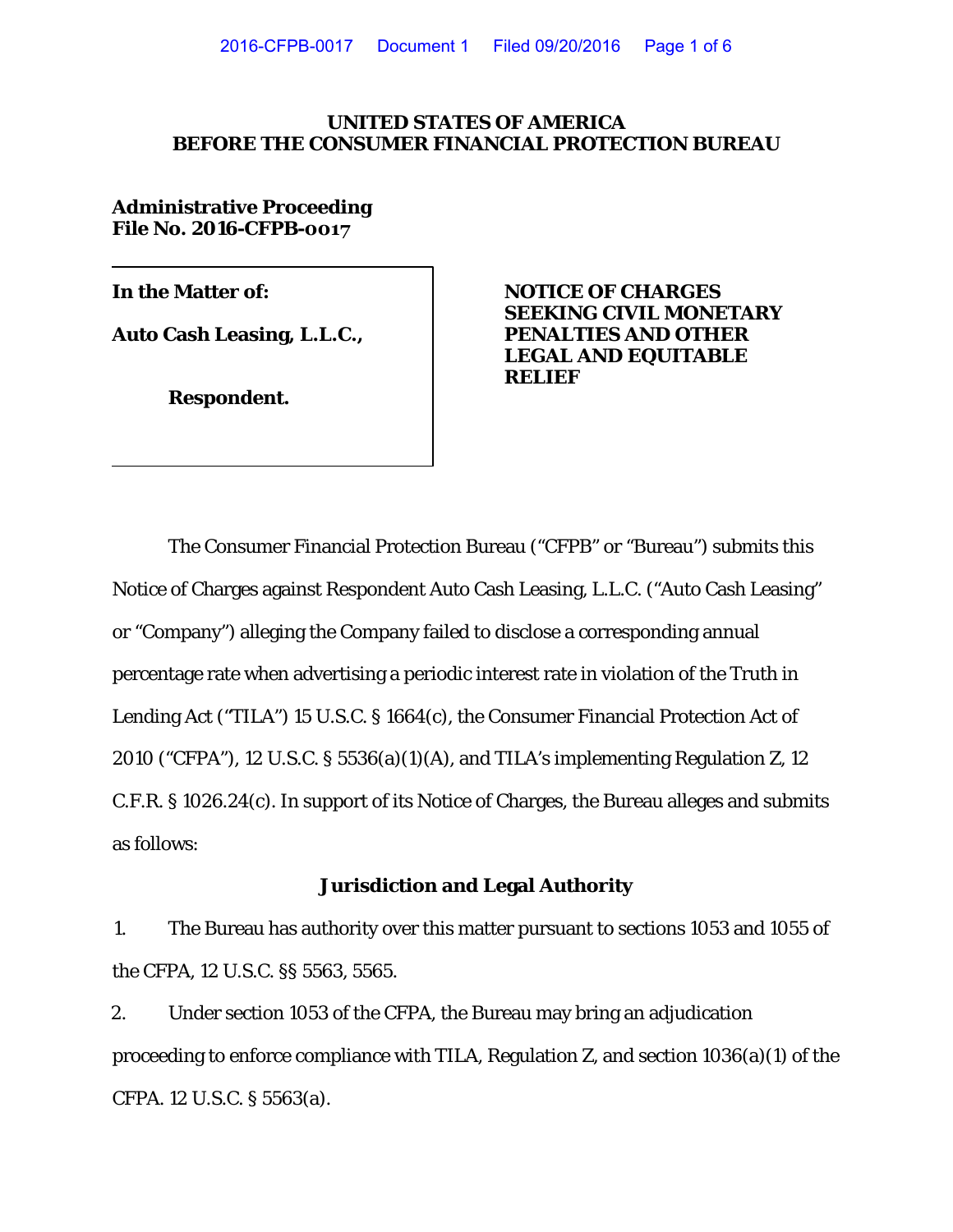3. Under section 1055 of the CFPA, the Bureau has jurisdiction to grant any appropriate legal or equitable relief with respect to a violation of federal consumer financial law, including the TILA and Regulation Z, and the CFPA violations alleged in this Notice of Charges. 12 U.S.C. §§ 5511(c)(4), 5512(a), 5563, 5565.

#### **Respondent**

4. Auto Cash Leasing, L.L.C. is a limited liability company formed in Arizona in 1999.

5. The Company is licensed as a sales finance company by the Arizona Department of Financial Institutions.

6. The Company offers, and has been offering during all times relevant to this Notice of Charges, "closed-end credit" in the form of vehicle title loans to "consumers" as those terms are defined in Regulation Z, 12 C.F.R. § 1026.2(a)(10) & (11).

7. Auto Cash Leasing is a "person" within the meaning of TILA and Regulation Z because it is a limited liability company. 15 U.S.C. § 1602(e), 12 C.F.R § 1026.2(a)(22).

8. Auto Cash Leasing is a "covered person" under the CFPA because it is a limited liability company that engages in offering and providing vehicle title loans, which are "consumer financial products or services" under the CFPA. 12 U.S.C. §§ 5481(5), (6),  $(15)(A)(i)$ ,  $(19)$ .

#### **The CFPA**

9. Section 1036(a)(1)(A) of the CFPA prohibits covered persons from offering or providing to a consumer "any financial product or service not in conformity with Federal consumer financial law," or otherwise committing "any act or omission in violation of a Federal consumer financial law." 12 U.S.C. § 5536(a)(1)(A).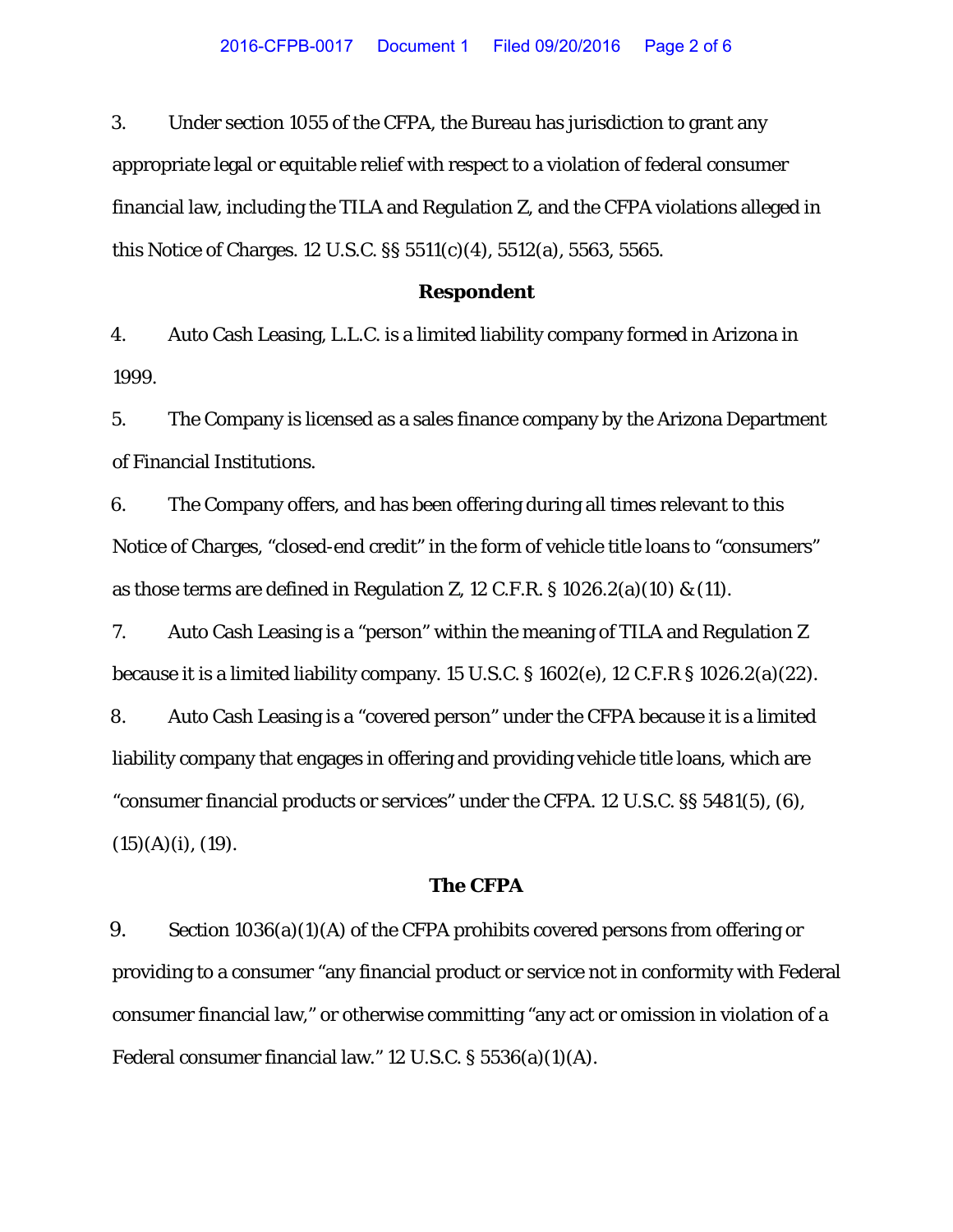## **TILA and Regulation Z**

10. TILA's implementing regulation, Regulation Z, requires that when an advertisement for closed end credit "states a rate of finance charge, it shall state the rate as an 'annual percentage rate,' using that term." 12 C.F.R. § 1026.24(c); *see also* 15 U.S.C. § 1664(c).

11. Regulation Z defines "advertisement" as "a commercial message in any medium that promotes, directly or indirectly, a credit transaction." 12 C.F.R. § 1026.2(a)(2).

12. Regulation Z defines "finance charge" as "the cost of consumer credit as a dollar amount." The finance charge "includes any charge payable directly or indirectly by the consumer and imposed directly or indirectly by the creditor as an incident to or a condition of the extension of credit." 12 C.F.R. § 1026.4(a).

13. Regulation Z also sets forth detailed requirements that creditors must follow when calculating the annual percentage rate. 12 C.F.R. § 1026.22; *see also* 15 U.S.C. § 1606.

### **Allegations Regarding Non-Compliant Advertisements**

14. Auto Cash Leasing markets its services on the Internet at the address http://autocashtitleloans.com/home.html.

15. On the home page of the Company's website, in large letters, the Company advertises "TUCSON OFFICE ONLY HAS NO DOCUMENTATION FEE AND RATES AS LOW AS 7%."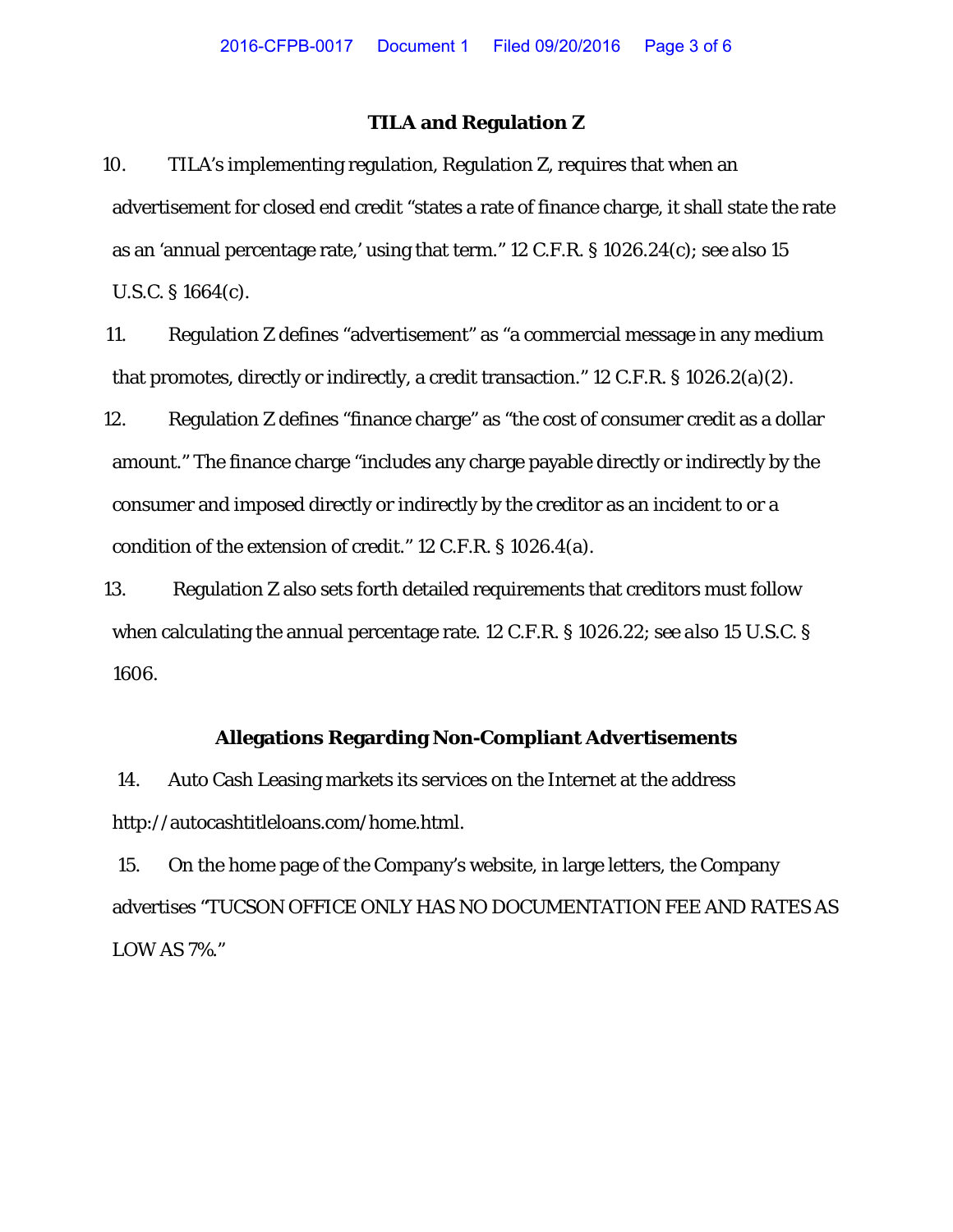

16. The Company's Internet advertisement constitutes a commercial message in any medium that promotes, directly or indirectly, a credit transaction.

17. The Company's Internet advertisement fails to disclose a corresponding annual percentage rate for the advertised rate of 7% and also fails to use the term "annual percentage rate" or its common abbreviation "APR."

18. No other page within the Auto Cash Leasing website domain discloses the annual percentage rate that corresponds to the 7% financing rate advertised on the website homepage.

19. The advertisement has been displayed continuously on the Company's website since at least July 6, 2016.

# **Violations of Law**

# **Count One: Violation of TILA and Regulation Z, Failure to State the Annual Percentage Rate in Advertising**

20. The allegations in paragraphs  $1 - 19$  are incorporated by reference.

21. Since at least July 6, 2016, Auto Cash Leasing has been advertising an interest rate of 7% on its website without advertising a corresponding annual percentage rate and without using the term "annual percentage rate" in violation of 15 U.S.C. § 1664(c) and 12 C.F.R. § 1026.24.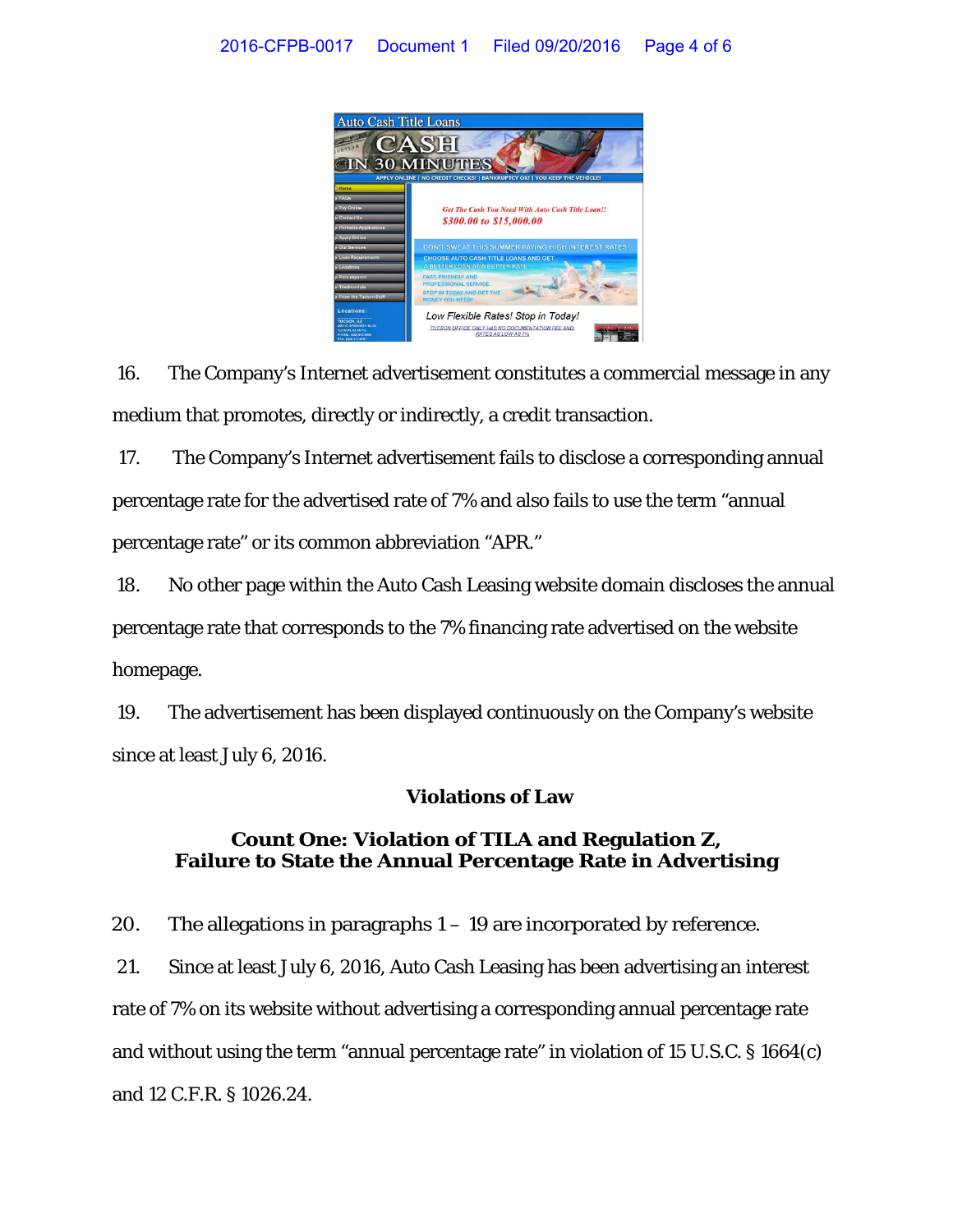# **Count Two: Violation of the CFPA, Failure to State the Annual Percentage Rate in Advertising**

22. The allegations in paragraphs  $1 - 19$  are incorporated by reference.

23. The failure to disclose the annual percentage rate when advertising a rate of a finance charge in advertising is a violation of both TILA and Regulation Z.

24. The Company's failure to comply with the advertising requirements of TILA and Regulation Z constitutes a violation of section 1036(a)(1)(A) of the CFPA, 12 U.S.C. §§  $5536(a)(1)(A)$ .

# **Demand for Relief**

Wherefore, as permitted by 12 U.S.C. § 5565, the Bureau seeks a final order:

- a. permanently enjoining Auto Cash Leasing, L.L.C. from committing future violations of the Truth in Lending Act, 15 U.S.C. § 1601, et seq., Regulation Z, 12 C.F.R. § 1026, et seq., the Consumer Financial Protection Act, 12 U.S.C. § 5536, or any provision of "Federal consumer financial law" as defined by 12 U.S.C. § 5481(14);
- b. awarding other appropriate injunctive relief against Auto Cash Leasing, L.L.C.;
- c. awarding civil money penalties against Auto Cash Leasing, L.L.C.;
- d. awarding costs against Auto Cash Leasing, L.L.C.; and
- e. awarding additional relief as deemed just and proper.